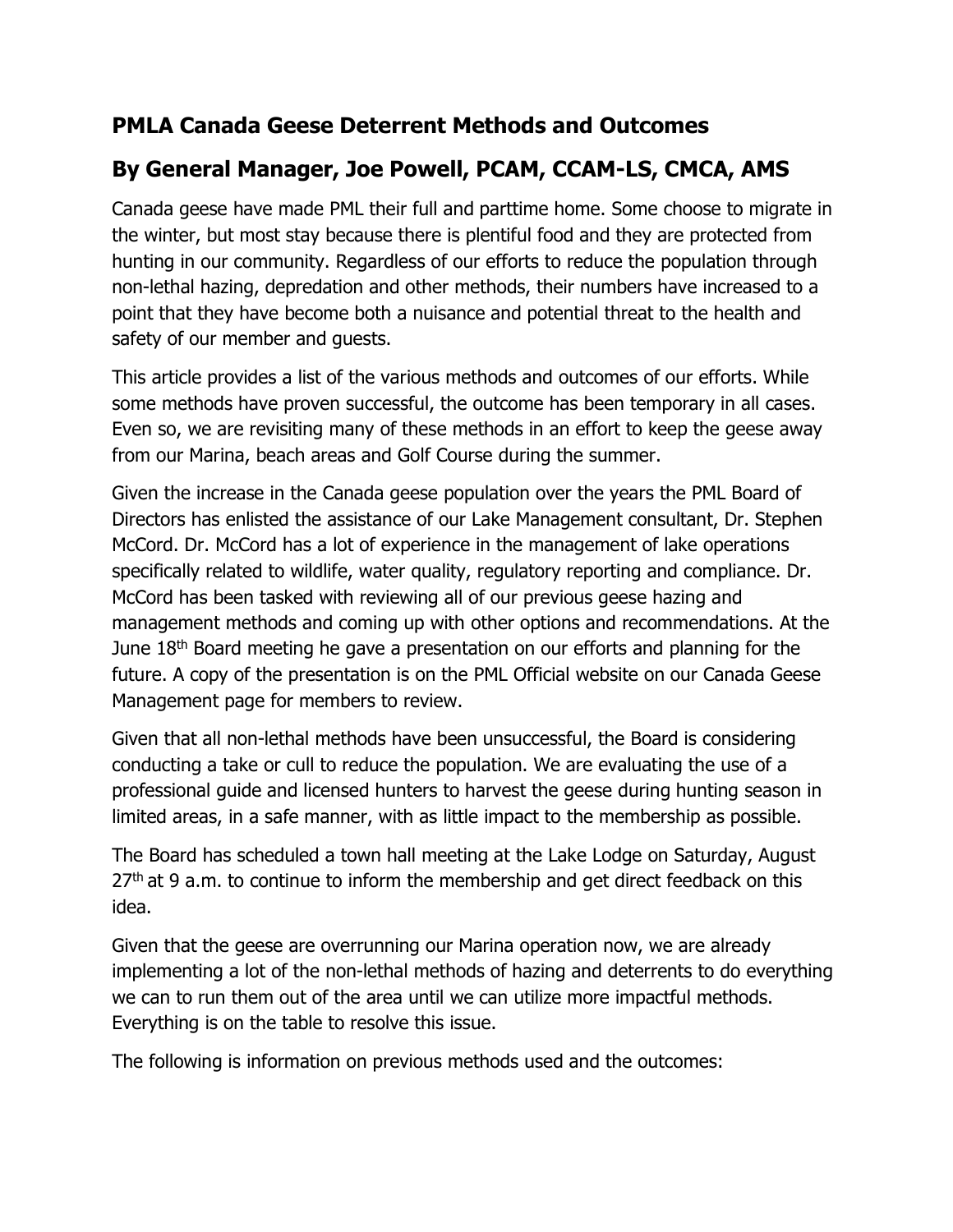### PML Waterfowl Management Committee

Back in 2011 the Association formed a committee of volunteer members to work on ways to control the resident Canada geese population in PML. The Committee researched and came up with many ideas on how to reduce the number of Canada geese in our community. The Committee members helped our lake limnologist and staff oil and addle eggs and conducted other geese deterrent efforts. The Committee was assigned to track the Canada geese by location and numbers and conduct other geese hazing activities.

These efforts did not last, as years went by with no real reduction in the Canada geese population in PML. In fact, the numbers were increasing. Waterfowl Management Committee members stopped attending meetings and we saw a decline in committee membership. Ultimately the original committee was disbanded due to the lack of member interest in volunteering to serve on the committee.

The Association tried to re-establish the committee in recent years, but this effort was ended as not enough members applied to even form a committee.

### Using member-owned dogs to haze Canada geese

One of the methods that the PML Waterfowl Management Committee used to haze Canada geese was PML member-owned dogs. The Committee researched and found that some other agencies reported success by contracting with professional vendors who use well-trained border collies to chase and haze geese. The Committee met with a dog trainer/hazing service contractor who specialized in Border collie geese hazing, to learn the basics of Canada geese hazing with dogs.

PML initiated a volunteer dog hazing program where members could sign up, take a short class and then they were issued a bright identification vest for the member volunteer and a vest for their dogs. It was noted that none of the member-owned dogs were border collies, but the Committee thought that the predator reaction in the geese would cause them to leave nevertheless.

The program was initiated and PML members could sign up with their dogs and commit to times where they would patrol the Golf Course and areas around the Lake. Members were instructed to keep their dog on a leash for control and safety.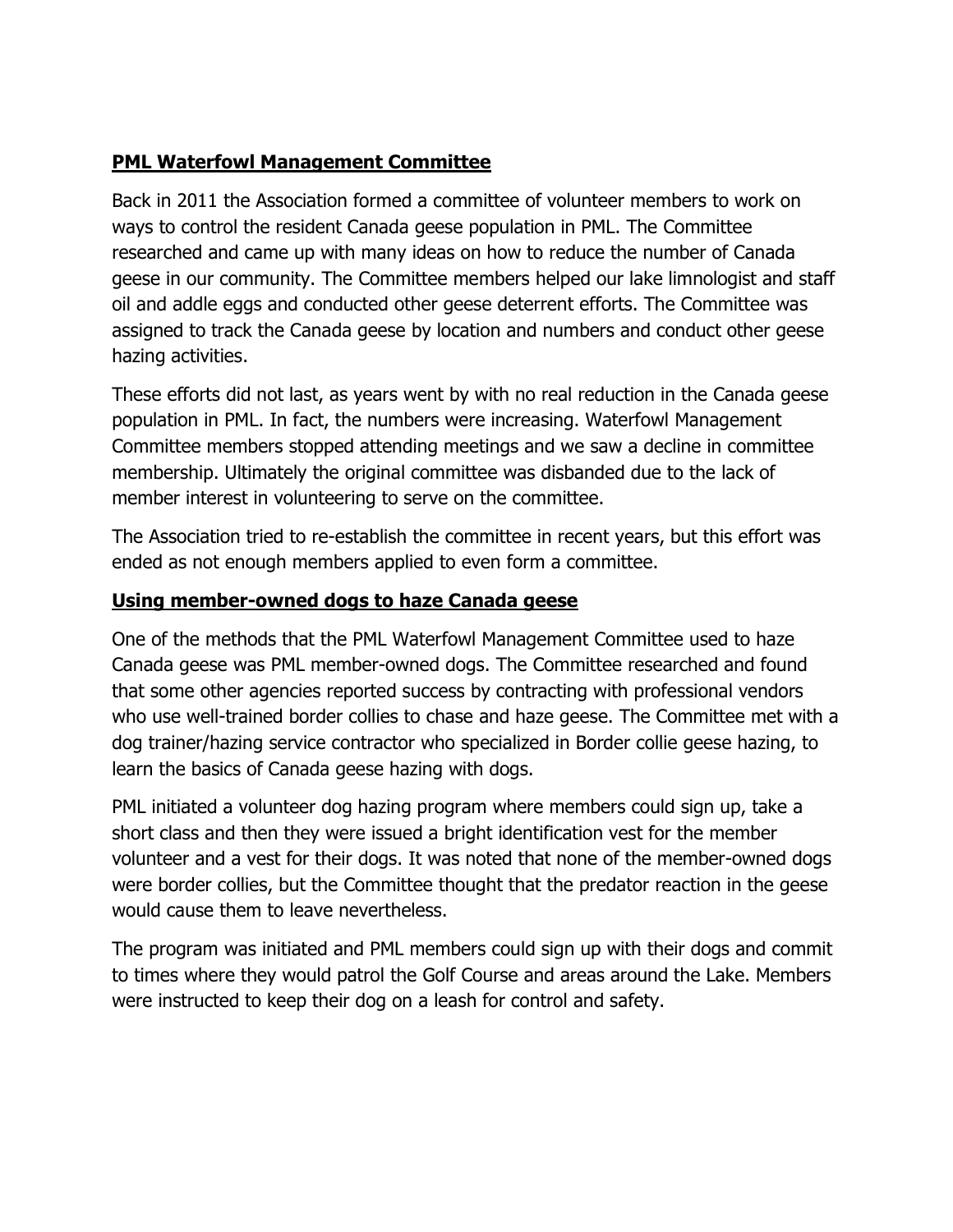Many PML members began to sign up for the program even though they had no real interest in hazing geese, they just wanted to the ability to take their dog into areas that were normally off limits. Some of the members who signed up for the dog hazing program refused to follow the rules and guidelines provided. These members also ignored the leash law and training that was provided.

Geese hazing program members were not actively and consistently hazing geese, but were choosing to play with their dogs in areas where dogs were not normally allowed. There were conflicts between the dogs and their owners and children and parents in the swim areas and beaches. Some of the dog hazing program participants did not clean up after their dogs when they defecated on the lawns at Dunn Court and the Marina. Other program participants allowed their dogs to urinate on the trees, lawns and other areas where other members with children played and this presented a health and safety issue.

The dog hazing program was ultimately suspended after an incident on the Golf Course resulted in complaints to the California Department of Fish and Wildlife. A member of the dog patrol allowed their German Sheppard to chase deer from the Golf Course, into and through neighboring member properties. The dog reportedly chased a deer through a neighboring member's property knocking over and damaging furniture and other items. The member victim reported that the German Sheppard also snapped at his small dog and the deer it was chasing almost collided with a passing vehicle. The member threatened to file a lawsuit against the Association for the actions of the dog hazing program volunteer.

After the incident was reported to the California Department of Fish and Wildlife and the enforcement officer showed up at our Administration Office to let us know that they received multiple complaints of alleged violations of State Fish and Wildlife regulations. It is illegal to allow a dog to "run" deer and chase them. The program was shut down due to these on-going control and safety issues with dog hazing program volunteers and the threat of litigation.

Shortly thereafter, the Waterfowl Management Committee was disbanded due to the lack of committee members and interest by the membership.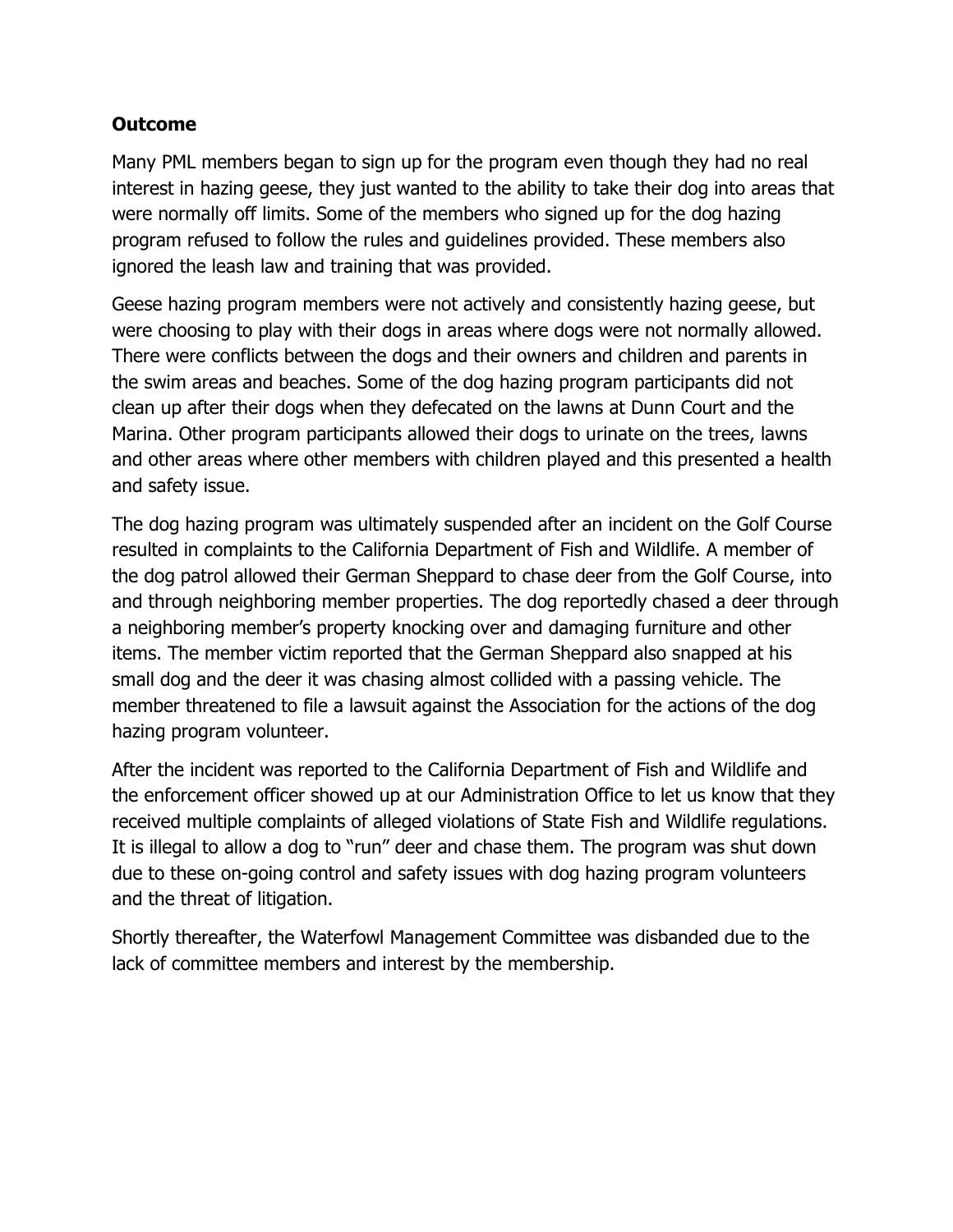### Green laser pointer lights

We purchased a green laser pointer to test out for geese hazing. Some golf courses have reported success with this type of deterrent.

### Outcome

It was sold as a light that could be used in the daytime, but this did not work effectively. The geese were not startled over the light during the daytime. It was tested near the ponds at the Golf Course where geese normally feed. When it started getting dark, the geese left for the lake and other areas where they felt safe.

Even if we were to try and continue to use this method, we do not have the staffing available to provide this type of hazing on the daily basis. Regardless, it was found to be ineffective.

### Floating and stationary LED lights for the Golf Course ponds and lawn areas

We evaluated the use of the "Away with Geese" LED light units and determined that they would not be effective as the geese do not rest at the ponds at night. They head for open water at the Lake and other areas. The lights are expensive (\$400 plus) and subject to theft and/or vandalism.

#### Live Swans

The Association purchased and introduced two live swans as they are territorial and the thought was that they would chase the geese away from areas at the Lake. Over time we have increased the number of swans.

# **Outcome**

While the swans will get aggressive and attack some geese during nesting season or when they are competing for food, they are not very effective in reducing the overall resident geese population to the degree that it is impactful. Individuals have been hand feeding the swans and as a result we have had reports that they become aggressive towards humans as the expectation is that they will be fed.

# The Goosinator

The Goosinator is a radio-controlled unit that was made of stiff foam, painted bright fluorescent Orange and black and shaped like a wolf. It would skid across grass and water driven by a propeller. The Waterfowl Management Committee recommended it for purchase and implementation. The unit cost over \$3K.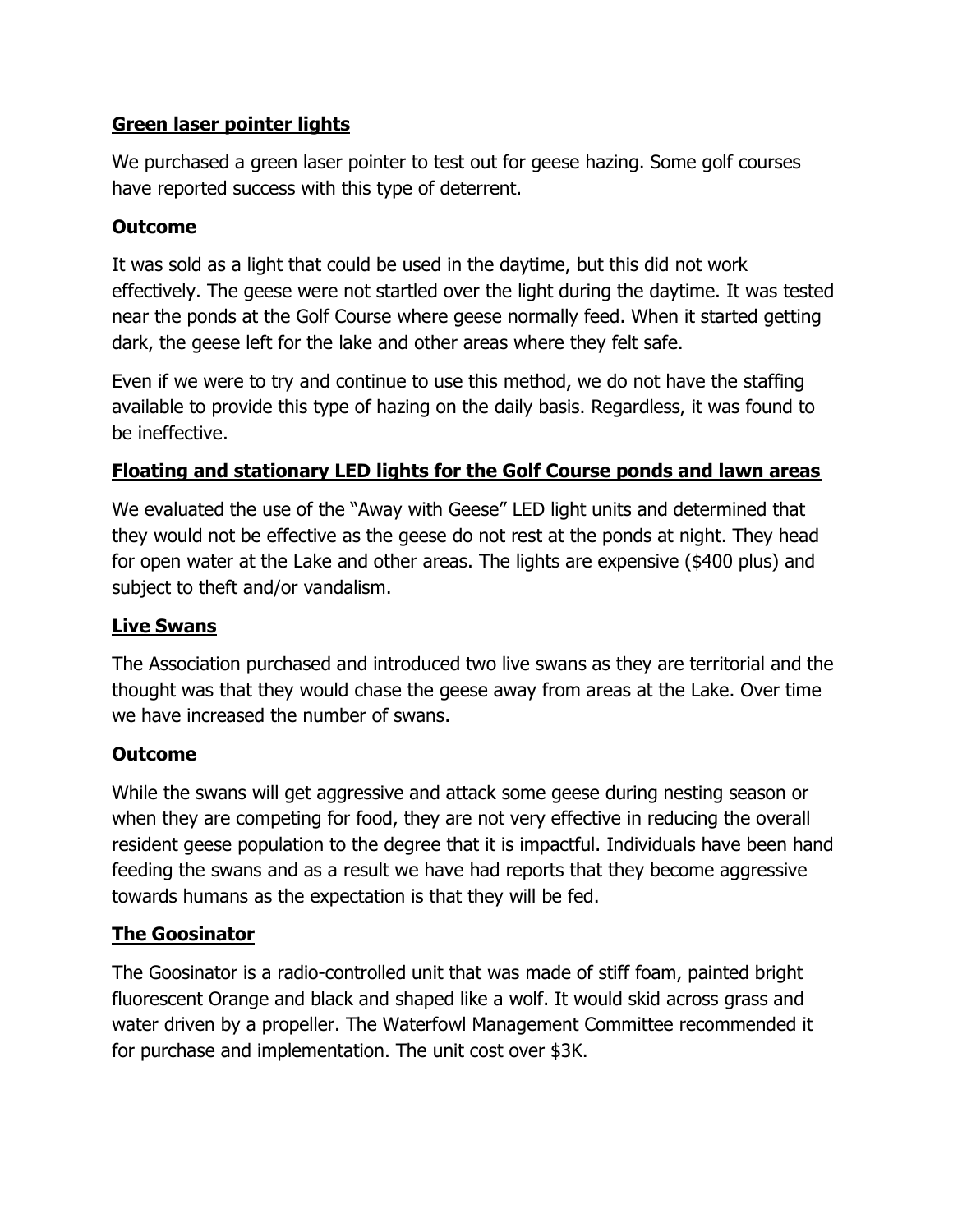We purchased and used the unit at the Marina and while it would chase the geese out of the area, the effect was temporary and the geese would fly a short distance to the other side of the Marina where they would start feeding. Over time, the geese became used to it and would only fly short distances while they were being chased. Even though the Goosinator had limited success, we are working on replacing the old unit to actively haze this summer.

# **Bird bangers and Bird sparkler shots**

These are pyrotechnic shots that are used with a plastic launch pistol. The shooter aims for an area with a group of geese and the projectile is launched and then explodes near the geese or emits a whistling sound with sparklers.

# Outcome

We tried the bird bangers and bird sparkler shots at both the Marina and Golf Course. The sound made by these projectiles when they exploded sound like gunshots. This startled members at neighboring properties and at the amenities. Since we were using them early in the morning or later at dusk when the geese were feeding, it really annoyed a lot of members. When they were used during the day, it startled and frightened members on both the Golf Course and the Marina even though we made announcements about what we were doing. Regardless, they were ineffective as the geese became used to them and simply flew or waddled a short distance away to continue feeding.

# Goose predator audio system

Golf Course maintenance staff purchased an audio system that emits goose predator calls and deployed it around the pond on #9 fairway.

# **Outcome**

The audio predator calls had little to no effect. The geese quickly got used to it and ignored the audio deterrent. Even so, we are looking at units with better reviews and plan to purchase and deploy these at the Marina. The Marina has a smaller area than the Golf Course and we want to determine if a different unit in another location will have a positive impact.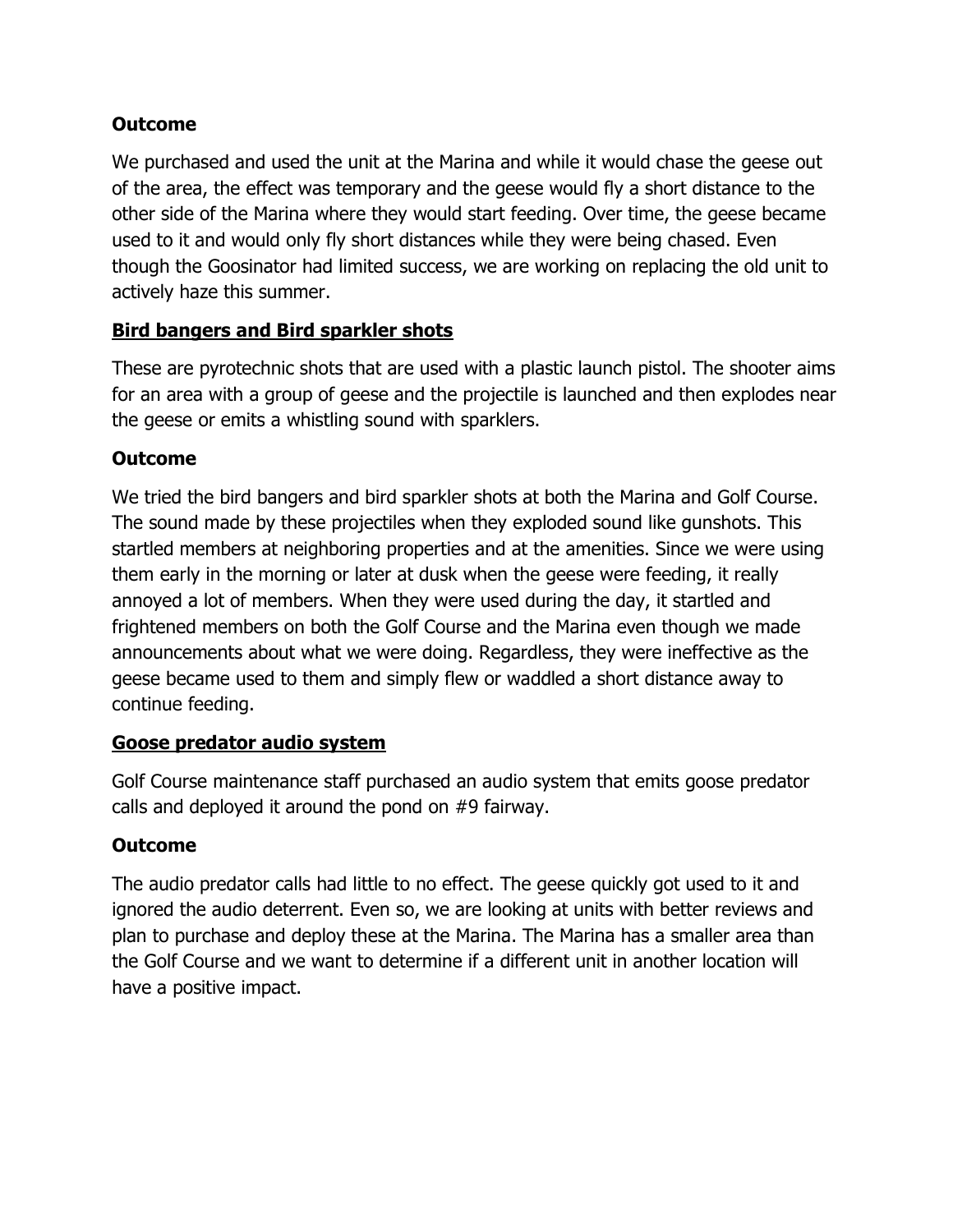### Grape seed extract spray

PML Maintenance purchased a liquid goose deterrent that is sprayed on lawns and turf. The manufacturer reports that the geese can see the spray as it is visible in their spectrum and that the taste causes them to stop eating the grass.

### Outcome

The geese continued to eat the grass even though it was sprayed with the liquid deterrent. It did however give them diarrhea and this made an almost impossible mess to clean up. Even so, we have purchased a different brand of non-toxic chemical spray that we are going to test at Dunn Court and a small area at the Marina. We are including a UV dye that is visible to the geese to see if it will deter them from eating the grass.

### Egg addling and oiling

PML secured the proper permits for egg addling and oiling to reduce the goose population in a humane way. We have used this method for many years.

### Outcome

Early on egg oiling and addling was seen to be reducing or at least stabilizing the Canada goose population in PML. Over time the geese have become wary and have adapted. They are now hiding nests on private property around the lake and other areas that are extremely difficult to find. When we have identified some of these locations and have approached the property owners, most have refused to allow us to enter the property to get to the eggs. There are varying reasons, mostly because they like to have the geese and do not care how they impact other members.

#### Ovo-control sterilizing pellets

We contracted with a company called Ovo-Control who sell bird sterilization units. We deployed their automatic feeding units in areas where geese normally congregate. First the units put out grain to attract the geese and then the sterilizing pellets are deployed.

# Outcome

The geese never got used to the units. We ended up feeding a lot of deer however.

# Radio control car with fox tail

Our Golf Maintenance staff outfitted a heavy-duty, fast radio-controlled car with a foxtail and began using it to chase geese.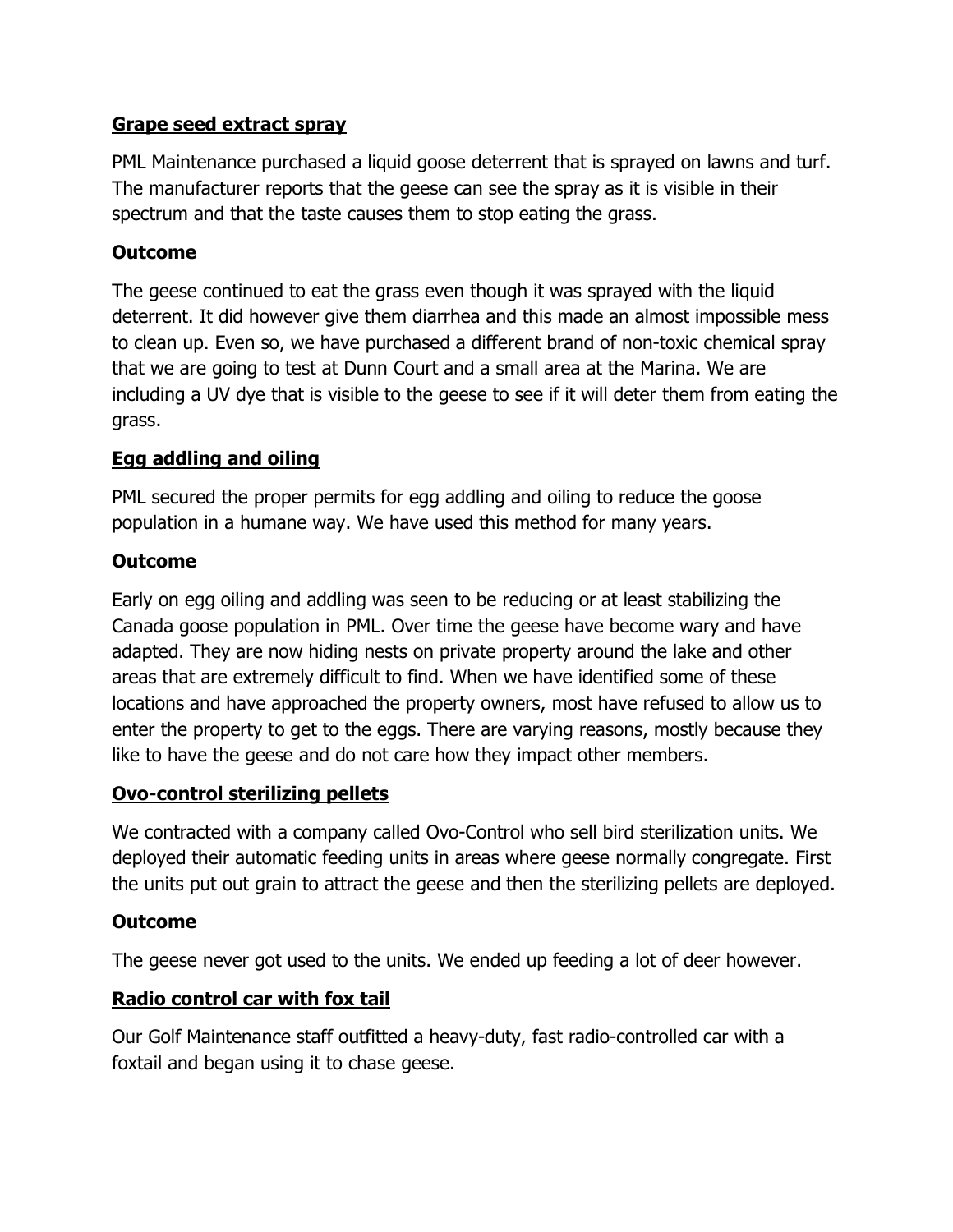At first it really startled the geese and they flew off. Over time they got used to it and only flew a short distance away and continued to feed on the course turf. This is another situation where we would have to keep an employee onsite all day doing nothing but chasing geese. Regardless, we continue to use the unit as needed even though the effects are temporary.

# Radio control boats

Golf Maintenance began using a radio-controlled boat to chase the geese of the ponds on 1 and 9.

# Outcome

The geese got used to it and started flying short distances, but still continued feeding on course turf. This is another situation where we would have to keep an employee onsite all day doing nothing but chasing geese. Again, we continue to use the unit as needed even though the effects are temporary.

# Hazing with golf carts

Our staff tried chasing the geese with golf carts.

# **Outcome**

It would startle the geese at first, but then they simply walked out of the way or flew a short distance to continue feeding.

# Owl effigy

We purchased lifelike owl decoys and placed them in areas frequented by geese.

# **Outcome**

The geese ignored them even though we moved them around and mounted them so that they would move in the wind. We have purchased more of these decoys and will be trying alternative methods of deployment and staging to see if they have an effect.

# Coyote/dog silhouette

We purchased the coyote and dog silhouettes/decoys and placed them in areas frequented by geese.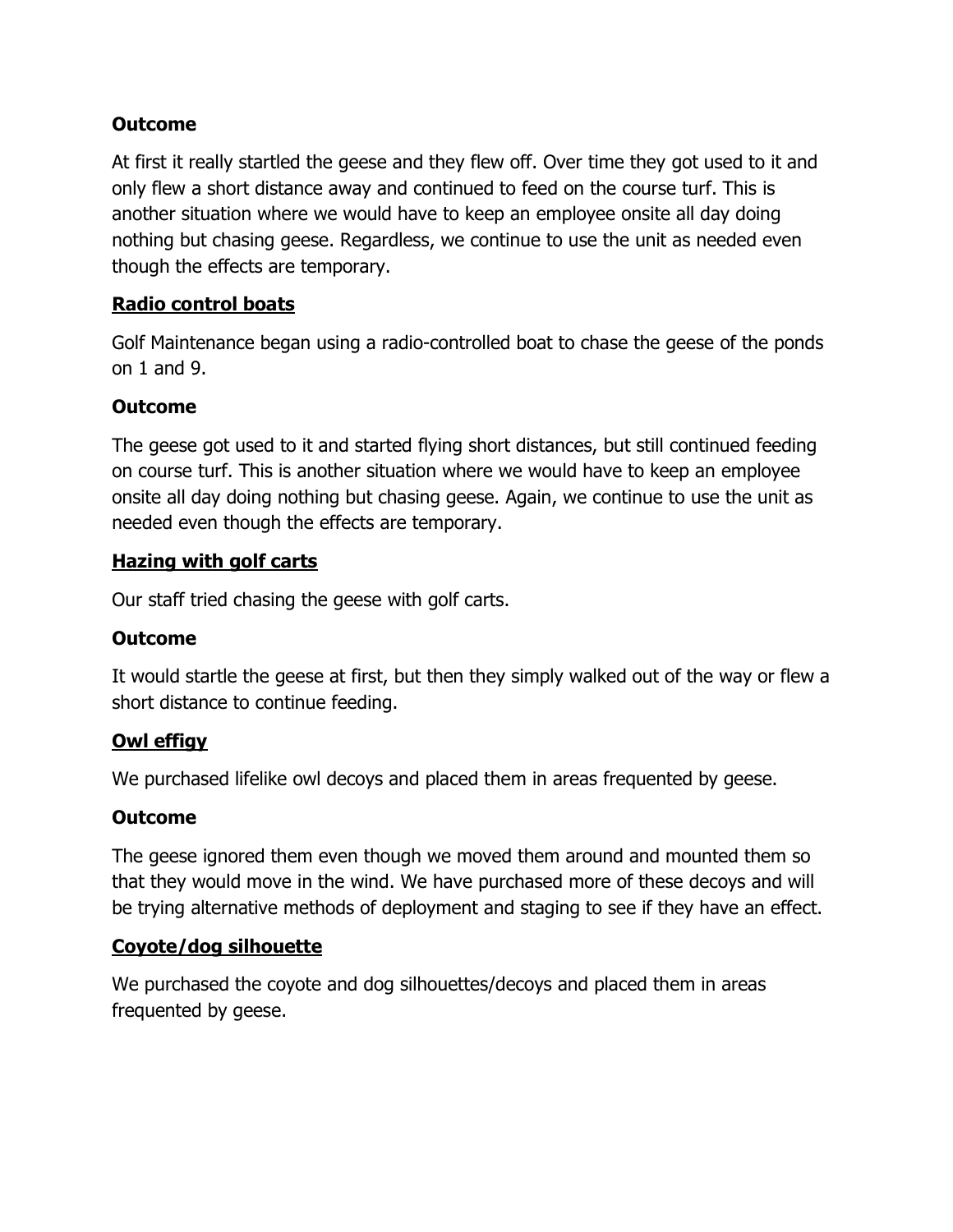The geese ignored them even though we moved them around and mounted them so that they would move in the wind

### Coyote 3-D Decoy

We purchased the coyote 3-D Decoy that looks like a crouching coyote ready to pounce and placed it in areas frequented by geese at both the Marina and Golf Course.

### Outcome

The geese ignored them even though we moved them around and mounted them so that they would move in the wind. They attracted small children at the Marina who liked to play with them and tried to run off with them. We have purchased some new decoys and will be trying alternative methods of deployment and staging to see if they have an effect. We are also including some signage to let folks know that they are not toys.

# Bird-X Scare-Eye bird repellent predator eyes balloon

We purchased scare-eye balloons and placed them in areas frequented by geese.

### **Outcome**

The geese ignored them even though we moved them around and mounted them so that they would move in the wind. We have purchased more of these decoys and will be trying alternative methods of deployment and staging to see if they have an effect.

#### Anti-feeding signage

Staff purchase and even fabricated several different types of signs that say specifically "do not feed the geese or other waterfowl".

# **Outcome**

The signs are largely ignored. Members and guests continue to feed the geese and wildlife.

# Plastic fencing

Our Marina staff has deployed orange plastic fencing from one end of the Marina to the other every evening and then they would remove it in the morning during opening.

# Outcome

The geese would fly in and around it and walk or swim around it to get to the lawn area to feed after the staff went home.